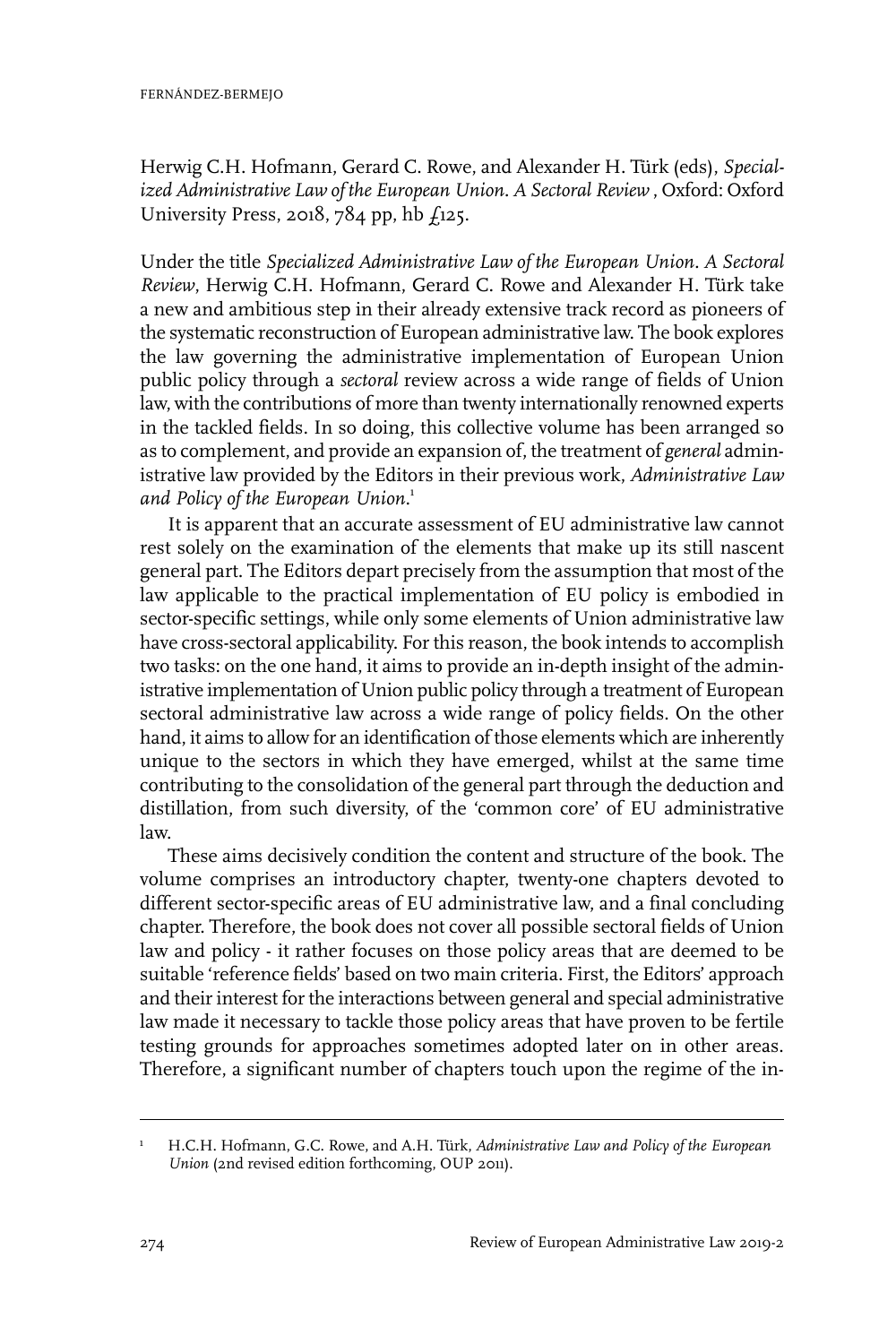ternal market. Second, for the purposes of the book it was necessary to choose an array of policy areas capable of accounting for the diversity of Union administrative law. This explains why the selected sectors cut across virtually all the possible sub-categories of Union sectoral policy, thereby showing the existing heterogeneity, divergences, convergences, and overlaps amongst them.

The sector-based studies are organized into seven thematic blocks. Firstly, there are five chapters devoted to the area of *foreign relations and affairs*, covering the administrative law of the enlargement policy (Andrea Ott), the European neighbourhood policy (Ibaria Vianello), the common commercial policy and the external trade of the Union (Jörg P. Terhechte), and the customs union (Laurence W. Gormley), as well as the cooperation to development and humanitarian aid (Philipp Dann and Martin Wortmann). Secondly, there are three chapters on the area of *security and justice*, namely those examining the administrative settings of EU criminal law (Valsamis Mitsilegas and Niovi Vavoula), the Common European Asylum System (Elspeth Guild), and the rules on data protection within the mechanisms of police and judicial cooperation (Diana Dimitrova). Thirdly, there is a chapter covering the administrative law of the Union's *economic governance* (Herwig C.H. Hofmann). Fourthly, a substantive part of the book explores the administrative law of the *internal market*. As noted above, this is not surprising when considering that the internal market has traditionally been a prolific field of experimentation for Union administrative law. The sector-specific studies in this part tackle the administrative dimension of the single European market in goods (Isidora Maletić and Catherine Barnard), transport policy and trans-European networks (Roland Bieber), environmental protection (André M. Latour and Gerard C. Rowe), energy policy and trans-European networks (Jens-Peter Schneider), public health policy (Marcus Klamert), as well as labour law and social policy (Nicola Kountouris and Alexandros Tsadiras). Fifthly, a thematic block is devoted to *competition and regulation*, comprising two chapters on the administrative law of state aid control (Claire Micheau) and public procurement (Christopher H. Bovis). Sixthly, there are two chapters on *distributive policy*, covering the administrative arrangements of the common agricultural policy (Joseph A. McMahon) and EU funds (Katerina Pantazatou). Finally, the *EUinternal administration* is explored in two chapters, dealing specifically with EU civil service law (Kieran Bradley) and EU budget law (Richard Crowe).

The scope and the internal structure of the individual sectoral chapters share two distinctive features: they do not focus on the legal substance of the respective policy areas, yet rather pay attention solely – as far as possible – to the special elements of EU administrative law in the field concerned. Furthermore, they explore the framework of administrative action, understood in a broad sense. Therefore, they examine not only the law of administrative procedure, but also many other elements, including *inter alia*: the general constitutional principles involved, the allocation of tasks and powers, the existing organizational structures, the types of acts and measures available to administrative actors, the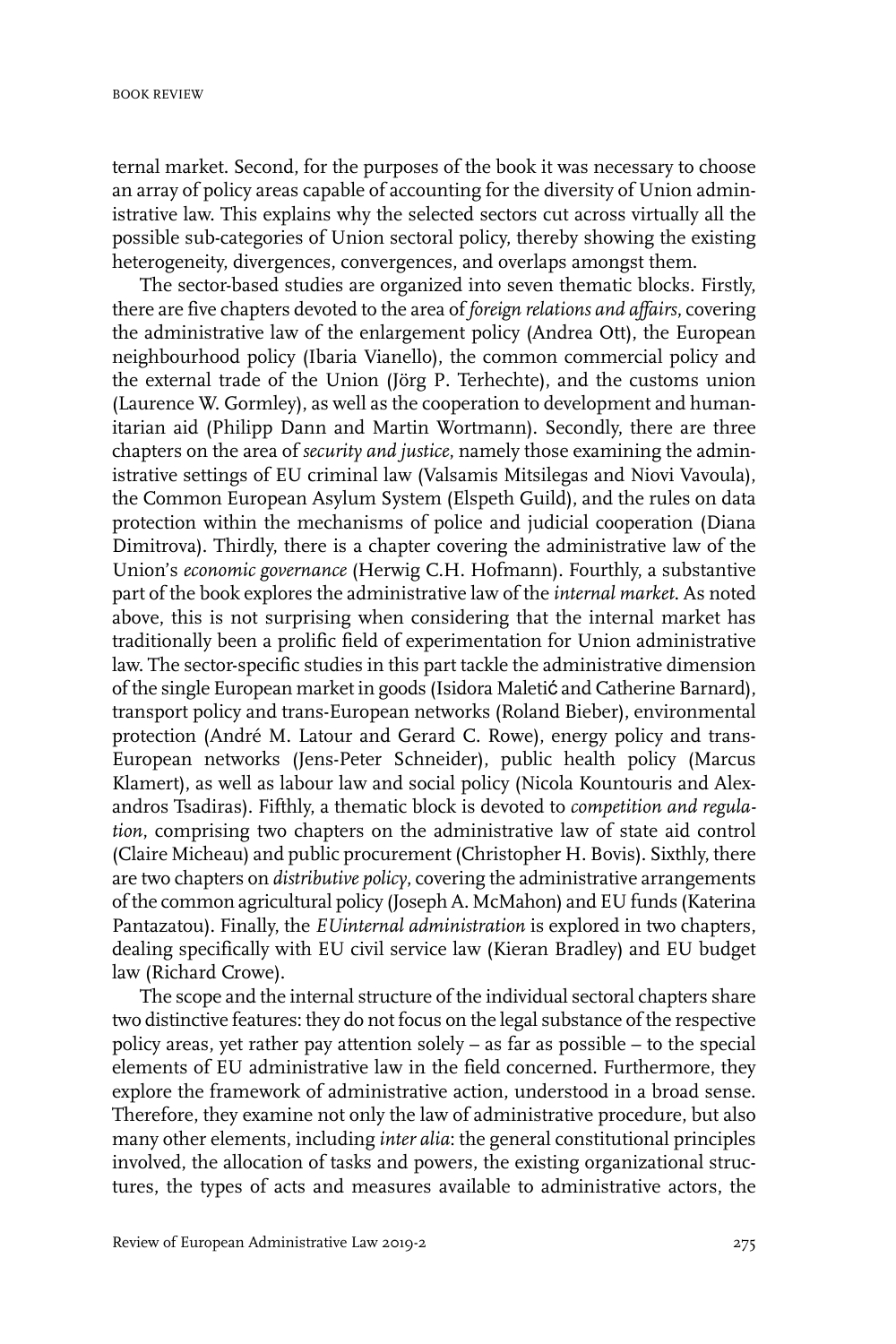mechanisms of information management, the rules governing discretion and the making of decisions, and the mechanisms of supervision and control over public officials. These elements are examined in most of the contributions, so the latter thus follow a relatively uniform and standardized approach to the administrative law of each of the sectors under consideration. This common structure of the chapters, which does not exclude certain organizational variations where necessary, allow insight into the administrative implementation of Union policies in parallel with one another, reviewing and reflecting on both the differences and commonalities of approach in the varied policy sectors.

What has been said implies that, from a methodological viewpoint, the book can be broadly brought back to the understanding of the interplay between general and special administrative law that is widely accepted by the contemporary science of (national) administrative law in Europe, which in turn has found one of its most brilliant formulations in the work of Eberhard Schmidt-Assmann.<sup>2</sup> This results particularly from the fact that the Editors explore sectorspecific administrative law focusing on strategic 'reference fields' with the purpose to detect how they are influenced by, and influence themselves, the generally applicable EU administrative law. Moreover, the considerable convergence between the structure of the sector-based contributions and the chapter structure of the Editor's previous work *Administrative Law and Policy of the European Union* facilitates the identification of convergences and divergences between general and sector-based administrative law, and provides indications of where a more comprehensive general approach could be advantageous for the Union.

In consonance with the aforementioned methodological approach, the concluding chapter of the book builds upon the sector-specific contributions in order to assess the degree to which a convergence or unification of European administrative law and practice might be desirable and achievable. The overall conclusion is that many policy-specific matters require the persistence of sectoral administrative law settings, but also that there are recurring elements for which standardization across all or most sectors would be quite imaginable. These converging elements regard administrative rule-making functions and procedures, single-case decision-making, the use of administrative contracts, information management rules and practices, and accountability and supervisory mechanisms. It is shown, for example, that similar problems and solutions replicate across different sectors regarding the complexity of information management systems, the organization of procedures, or the discretionary substance of the exercise of administrative powers. The conclusions of this collective volume convincingly argue that comprehensive legislation on general

See in particular Eberhard Schmidt-Assmann, *Das allgemeine Verwaltungsrechts als Ordnungsidee: Grundlagen und Aufgaben der verwaltungsrechtlichen Systembildung* (2nd revised edition, Springer 2006). 2